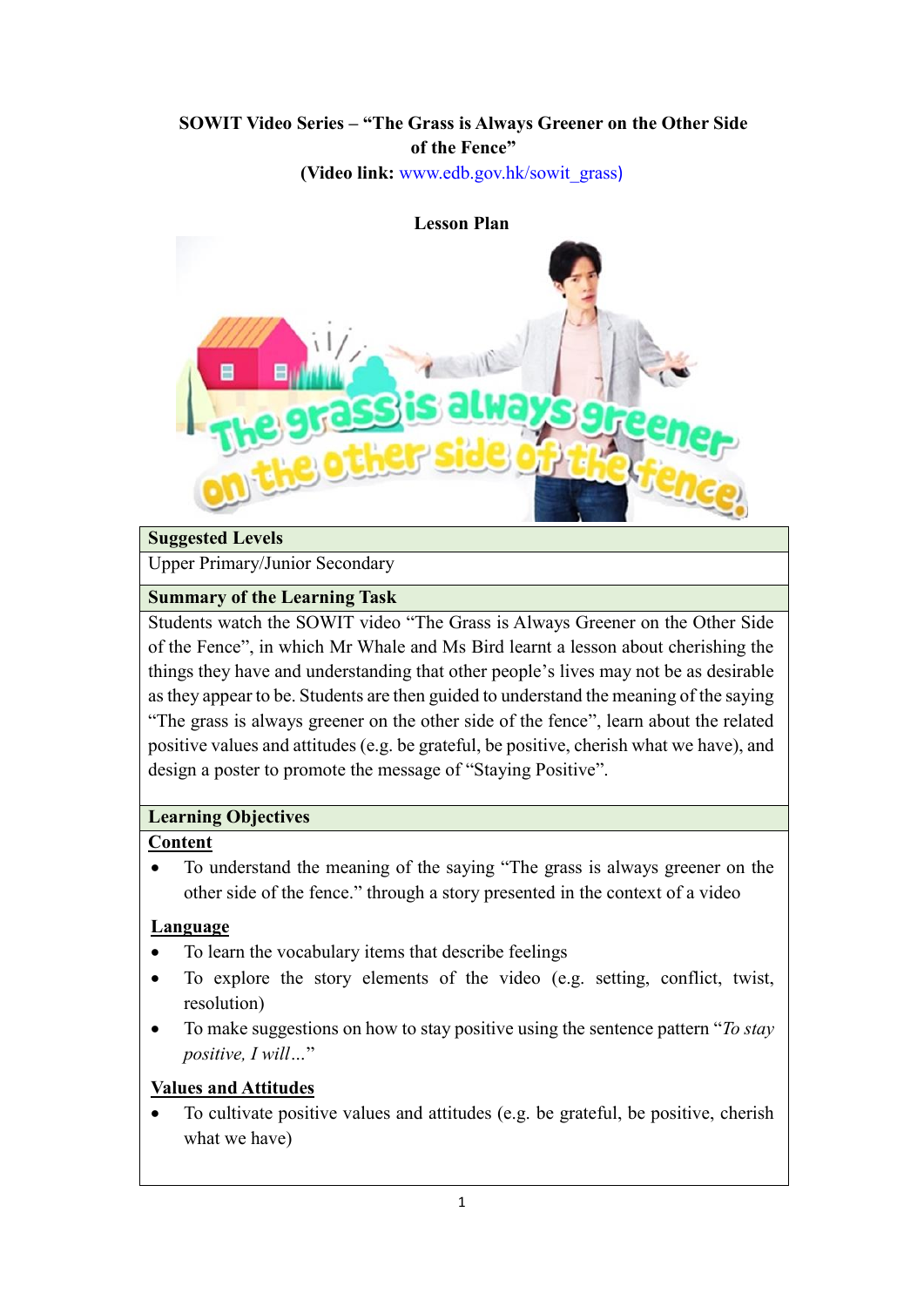#### **Sharing Learning Intentions**

1. Introduce the objectives of the learning activities.

#### **Pre-viewing**

## **Part A: Making Predictions about the Story Elements**

- 1. Refer students to *Activity Sheet: Part A*.
- 2. Draw students' attention to the pictures below, which reflect the feelings of the characters (Mr Whale and Ms Bird) in the SOWIT video "The Grass is Always Greener on the Other Side of the Fence":



- 3. Elicit from students the feelings of the characters by choosing the appropriate adjectives from the list given. Introduce the adjectives using examples (e.g. I am feeling **miserable** because my dog is sick./I am **upset** as I didn't do well in the English exam./We are **blessed** with the fine weather during the trip.).
- 4. Have students make predictions about the story elements by drawing their attention to the setting and engaging them in guessing why the characters were upset.
- 5. Discuss with students their observations.

#### **Viewing**

### **Part B: Understanding the Story Elements**

- 1. Refer students to *Activity Sheet: Part B*.
- 2. Introduce the story elements (i.e. setting, conflict, twist, resolution) before watching the video and instruct students to note down some key points for each element while watching the video.
- 3. Play the video "The Grass is Always Greener on the Other Side of the Fence".
- 4. Discuss with students the story elements of the video.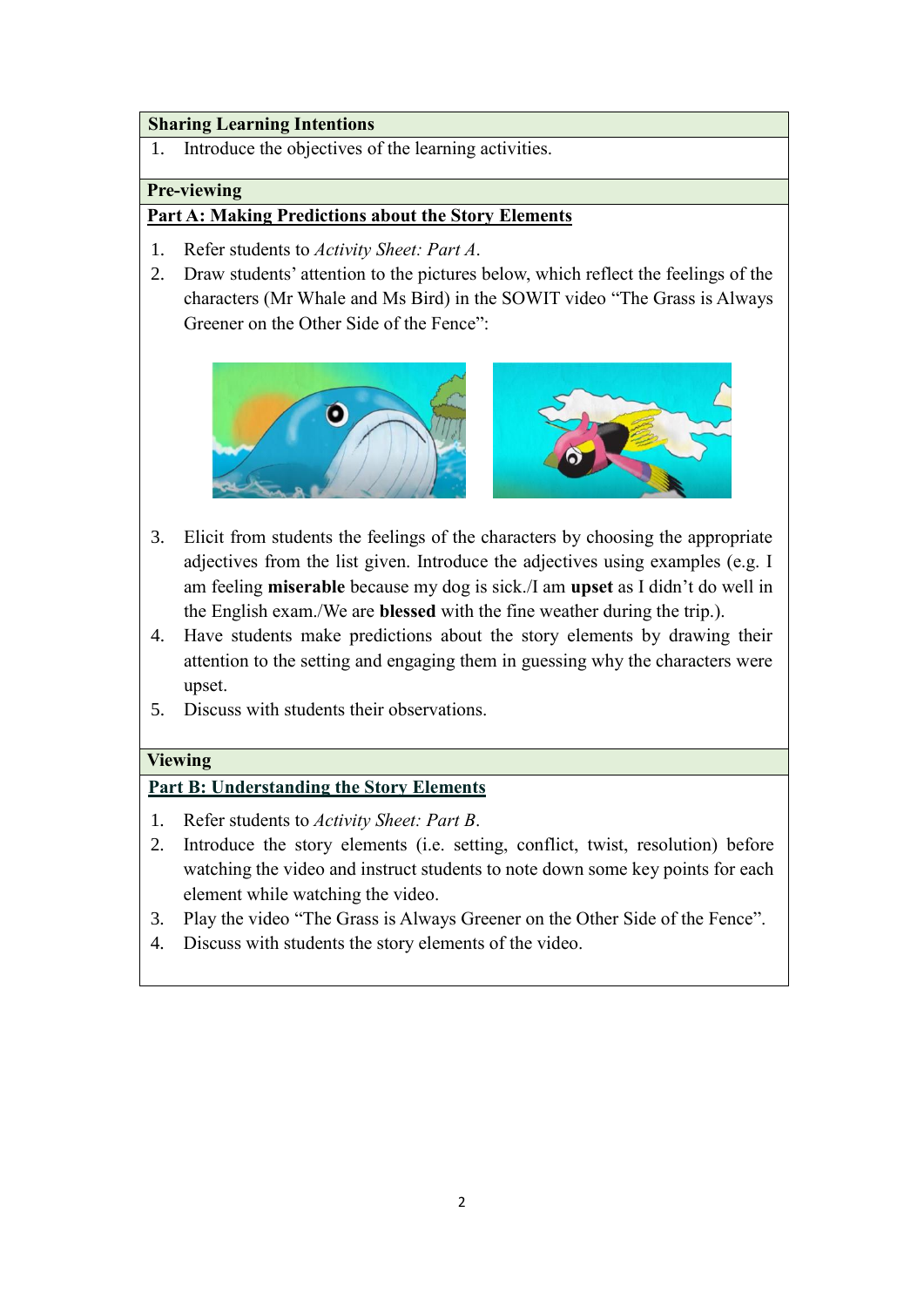## **Post-viewing**

## **Part C: Understanding the Theme of the Story**

- 1. Refer students to *Activity Sheet: Part C*.
- 2. Guide students to analyse the theme of the story by identifying:
	- how Mr Whale and Ms Bird perceived their lives and how they felt;
	- the problems that Mr Whale and Ms Bird encountered in reality; and
	- the change in Mr Whale and Ms Bird.
- 3. Explain the theme of the story (i.e. others' lives may not be as desirable as they appear to be). Remind them that everyone has his/her challenges and they should cherish the things they have instead of focusing on the problems they face.
- 4. Play the video again whenever necessary.

## **Part D: Understanding the Saying of Wisdom**

- 1. Refer students to *Activity Sheet: Part D*.
- 2. Revisit the meaning of the saying "The grass is always greener on the other side of the fence." with students (i.e. other people always seem to be in a better situation than you but they may not be) and the message conveyed (i.e. instead of envying others, we should cherish what we have).
- 3. Highlight that staying positive is one of the keys to deal with challenges. Ask students to suggest how we can stay positive and have them share with their classmates using the sentence pattern "*To stay positive, I will…*".
- 4. Instruct students to design a poster to promote the message "Staying Positive". Brainstorm possible titles and images to use with students.
- 5. Select a few posters and invite students to introduce their design.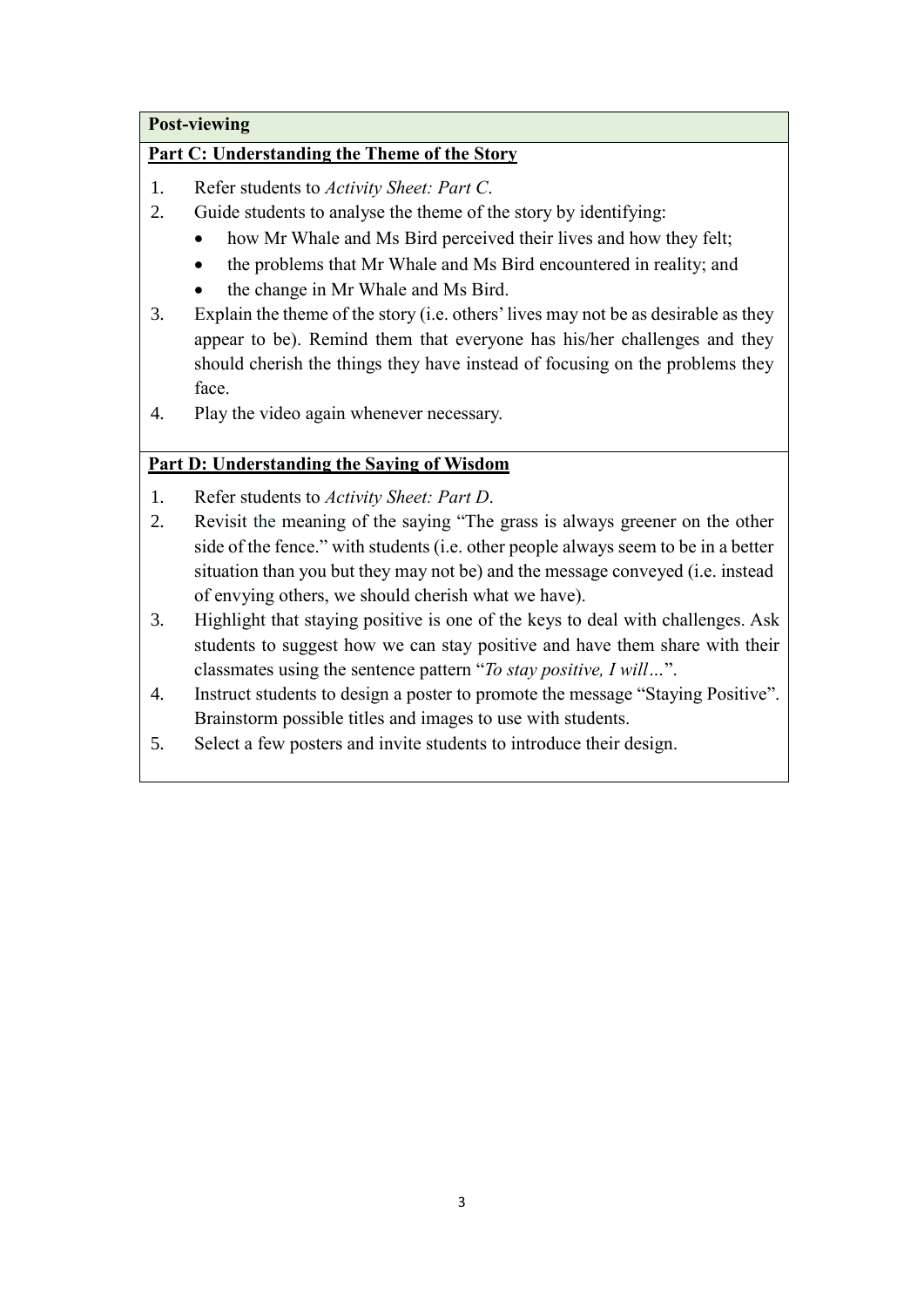## **SOWIT Video Series – "The Grass is Always Greener on the Other Side of the Fence" Activity Sheets**

## **(Pre-viewing)**

## **Part A: Making Predictions about the Story Elements**

1. Look at the facial expressions of the characters in the pictures below. How do they feel?



Put a tick  $(\checkmark)$  against the adjectives that describe how the characters feel.

| upset | blessed  | thankful  |  |
|-------|----------|-----------|--|
| sad   | grateful | miserable |  |

2. Make a guess of where the characters were and what had happened to them. Complete the boxes below.

## *(a) Mr Whale*



## *(b) Ms Bird*

- i) Where was she?
- ii) What had happened to her?

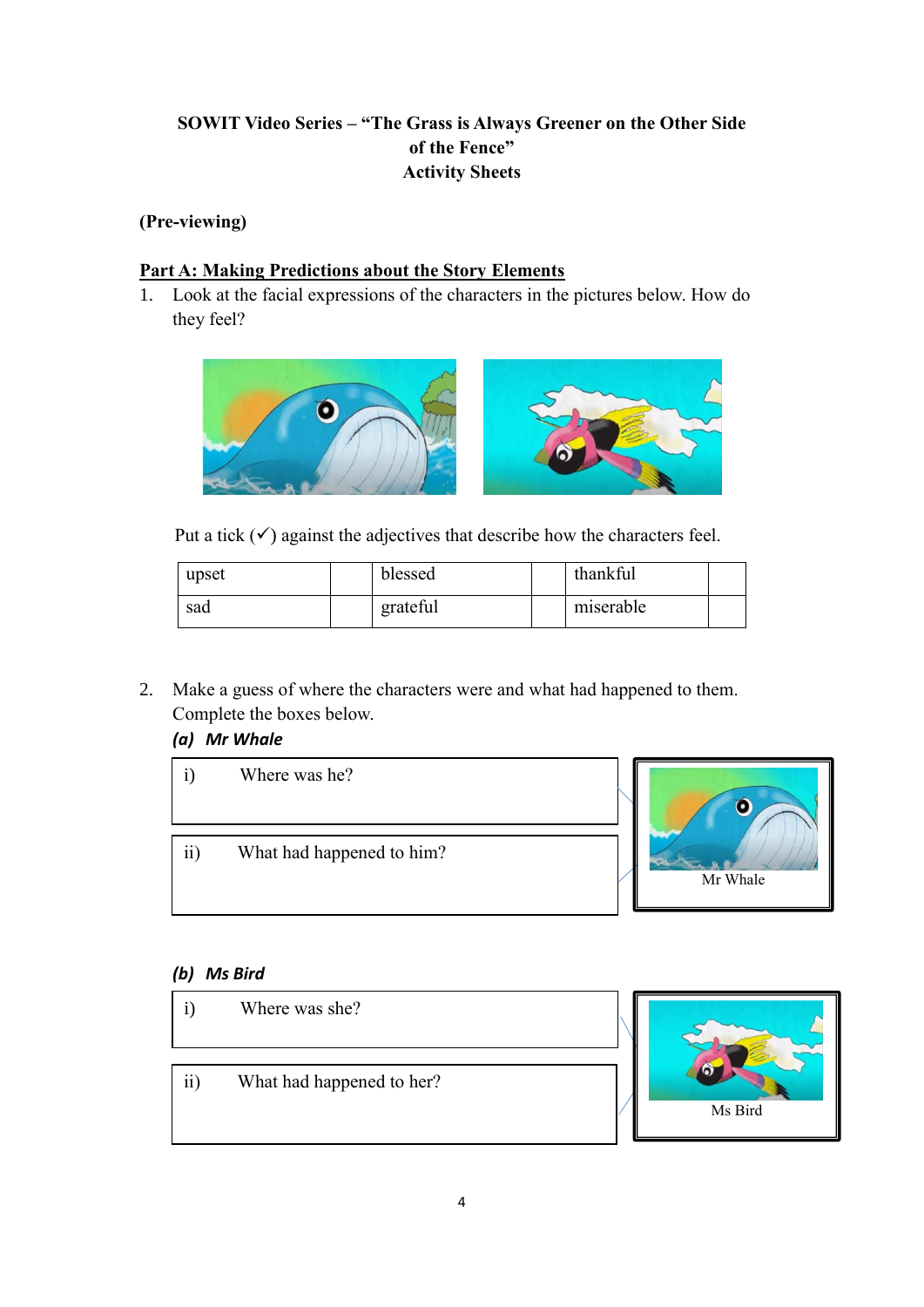## **(Viewing)**

## **Part B: Understanding the Story Elements**

1. Watch the video and complete the storyline below.

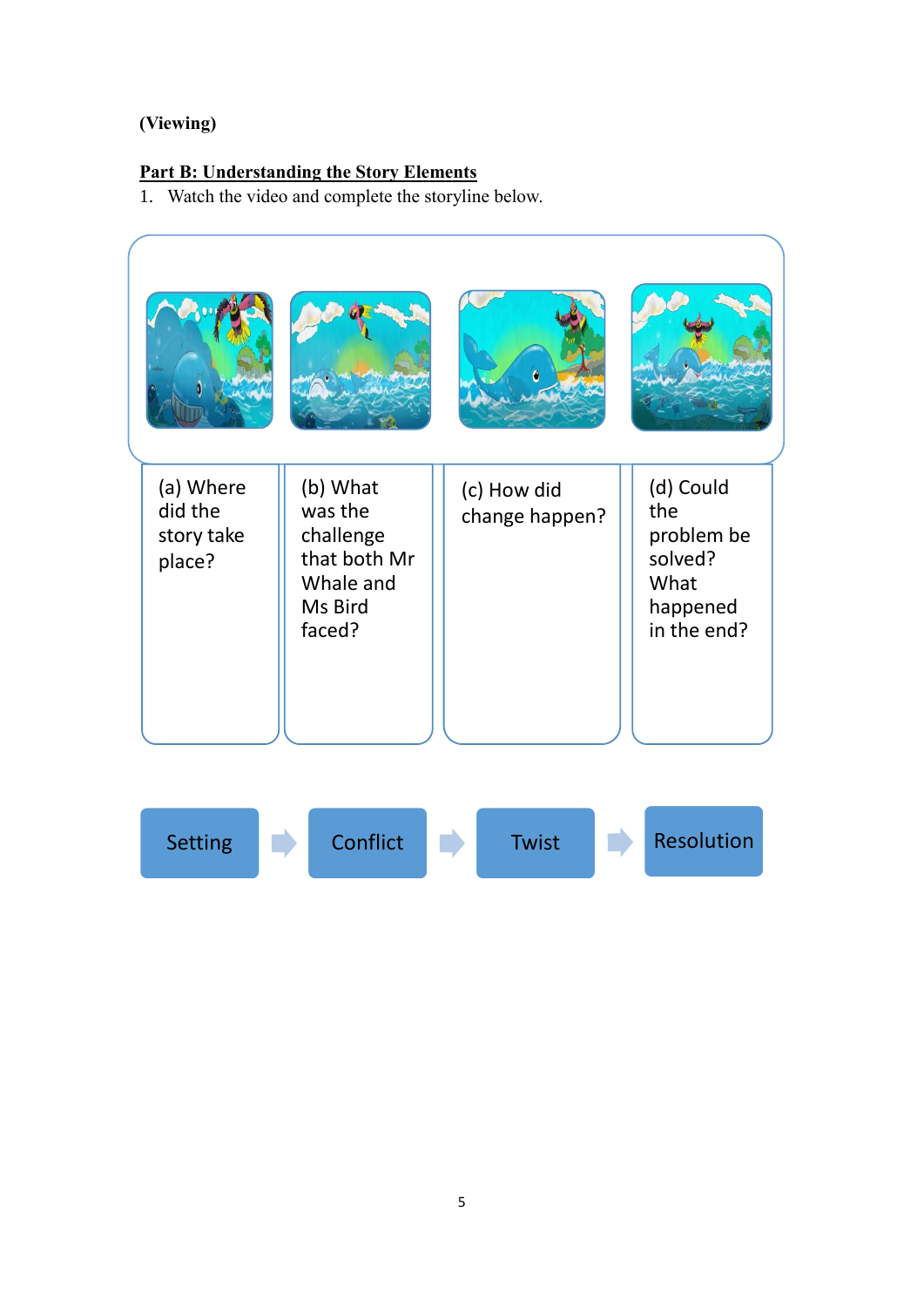## **(Post-viewing)**

## **Part C: Understanding the Theme of the Story**

1. Analyse the change in Mr Whale's and Ms Bird's feelings by completing the diagrams below:



- 2. Why did Mr Whale and Ms Bird feel upset at the beginning of the story?
- 3. What caused the change in the end?

 $\_$  , and the set of the set of the set of the set of the set of the set of the set of the set of the set of the set of the set of the set of the set of the set of the set of the set of the set of the set of the set of th

 $\_$  , and the set of the set of the set of the set of the set of the set of the set of the set of the set of the set of the set of the set of the set of the set of the set of the set of the set of the set of the set of th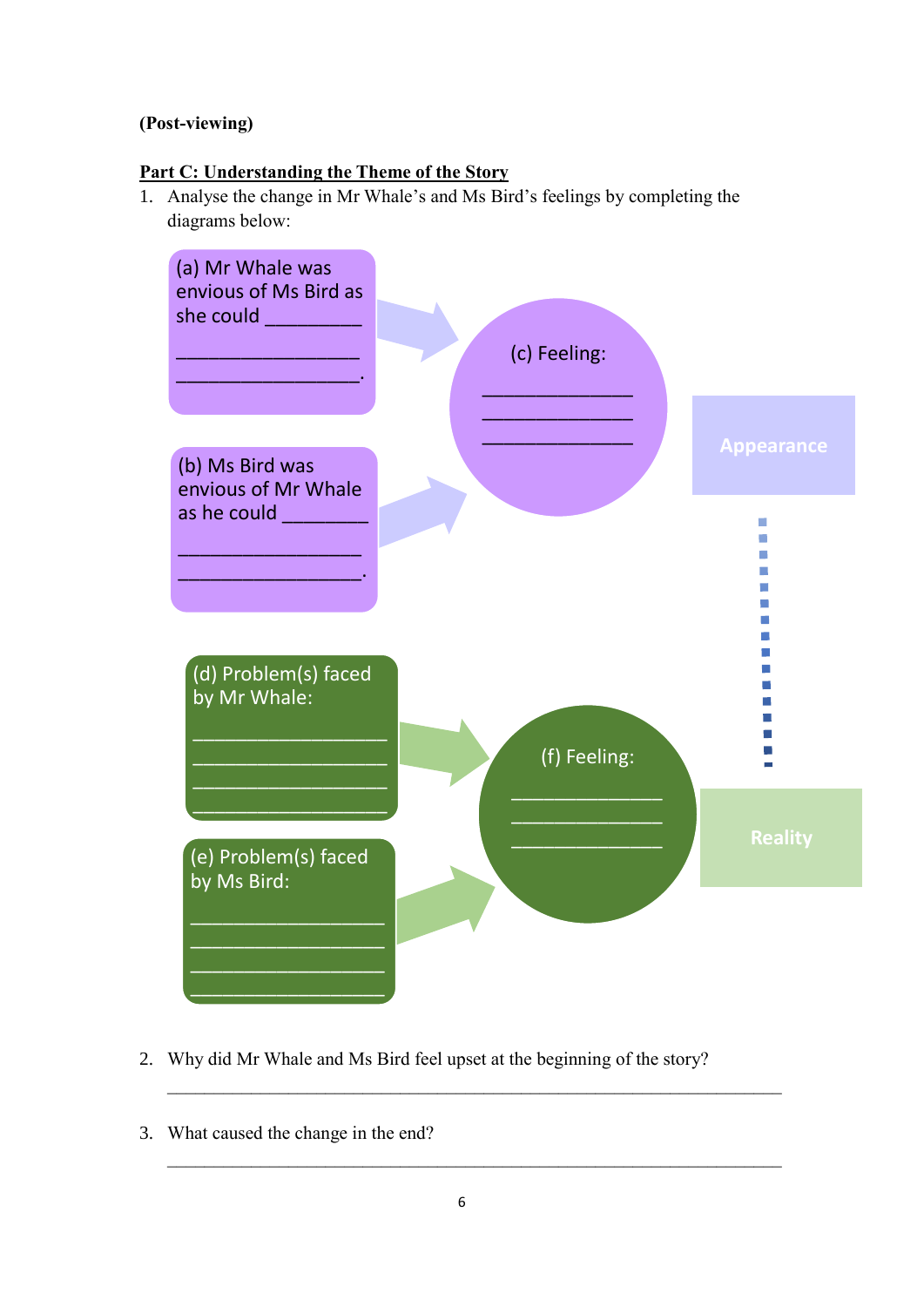#### **Part D: Understanding the Saying of Wisdom**

- 1. What is the message conveyed by the story?  $\mathcal{L}_\text{max}$  , and the contribution of the contribution of the contribution of the contribution of the contribution of the contribution of the contribution of the contribution of the contribution of the contribution of t  $\mathcal{L}_\text{max}$  , and the contribution of the contribution of the contribution of the contribution of the contribution of the contribution of the contribution of the contribution of the contribution of the contribution of t 2. What is the meaning of the saying "The grass is always greener on the other side of the fence"?  $\mathcal{L}_\text{max}$  , and the contribution of the contribution of the contribution of the contribution of the contribution of the contribution of the contribution of the contribution of the contribution of the contribution of t
- 3. There are different challenges in our lives, but there are always solutions to the problems. One of the ways to deal with challenges is to stay positive. Write down the things you do to help you stay positive in the diagram below and share them with your classmates (e.g. "*To stay positive, I will try to find a positive side in everything.*").

 $\mathcal{L}_\text{max}$  , and the contribution of the contribution of the contribution of the contribution of the contribution of the contribution of the contribution of the contribution of the contribution of the contribution of t

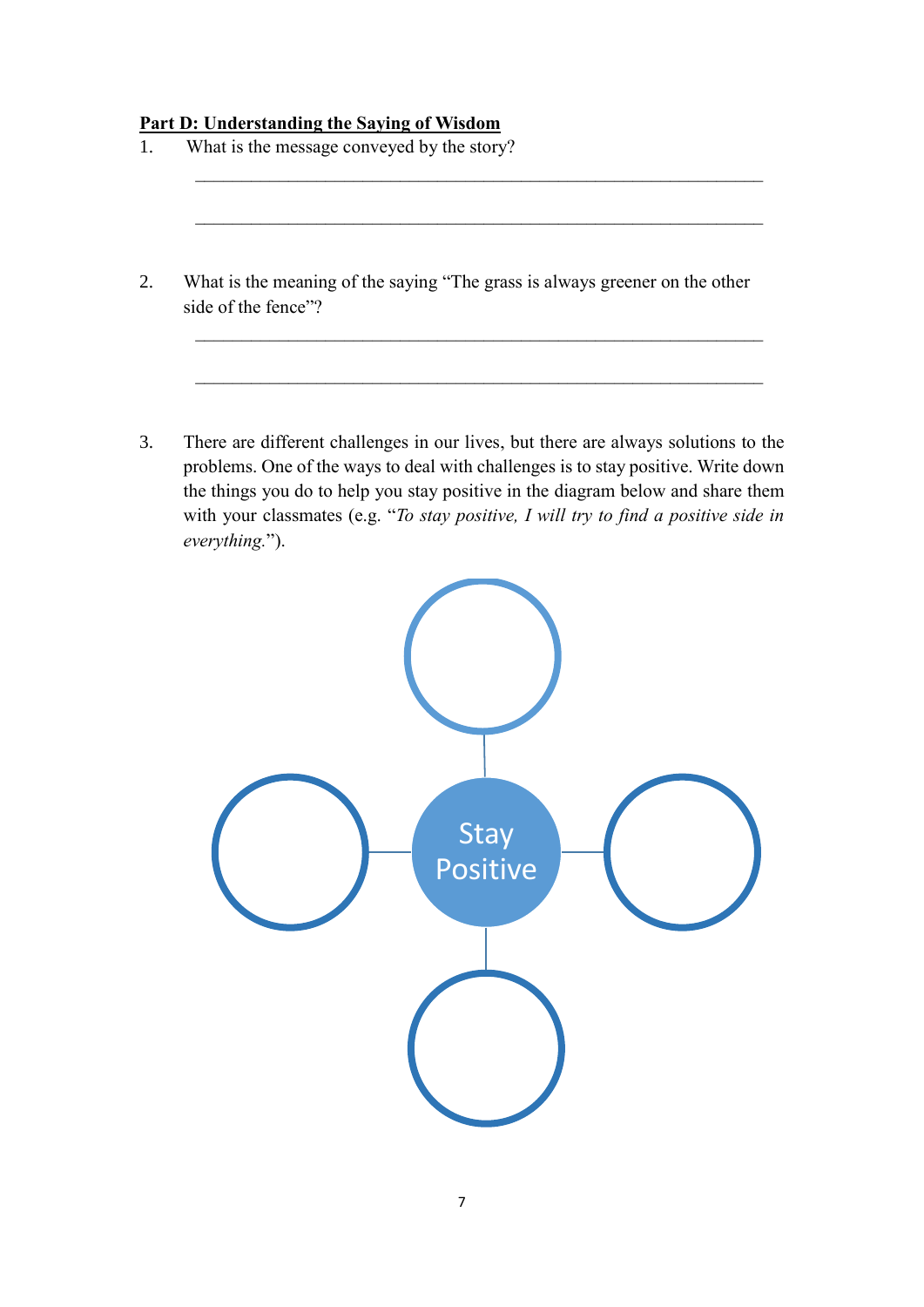4. Design an A4 poster to promote the message of "Staying Positive". Think of an attractive title and use eye-catchy images to draw readers' attention. Be prepared to introduce your design in the class.

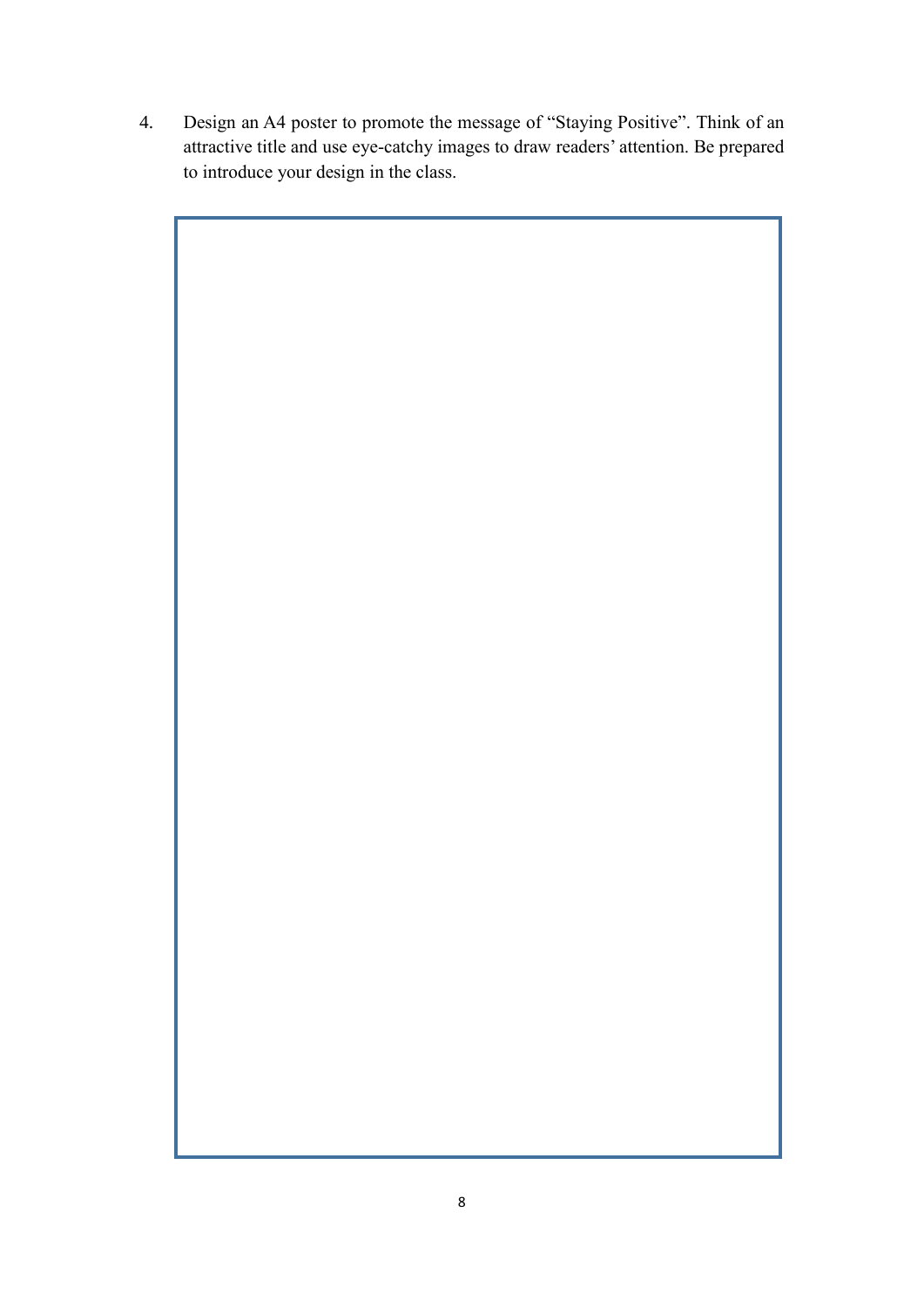## **SOWIT Video Series – "The Grass Is Always Greener on the Other Side of the Fence" Activity Sheets (Suggested Answers)**

#### **Part A: Making Predictions about the Story Elements**

- 1. Upset, sad, miserable
- 2. (a) *Mr Whale*
	- i) He was in the ocean.
	- ii) He was hungry as there was insufficient food./ He was worried about being hunted as food./ He was lonely and did not have any friends. (Accept any reasonable answers.)
	- (b) *Ms Bird*
		- i) She was in the sky.
		- ii) She had been looking for food/shelter and was exhausted./ She was lonely as she did not have any friends. (Accept any reasonable answers.)

### **Part B: Understanding the Story Elements**

- 1(a) In the ocean and the sky
- 1(b) They were both upset about their lives./Both of them believed the other was leading a happier life.
- 1(c) They had a chat and had a better understanding of the problems faced by each other.
- 1(d) Yes. They no longer focused on their problems and they were satisfied with their own lives.

### **Part C: Understanding the Theme of the Story**

- 1(a) fly freely in the sky
- 1(b) swim freely in the ocean
- 1(c) Sad/Upset/Miserable (Accept any reasonable answers.)
- 1(d) The ocean was heavily polluted and Mr Whale could not swim freely.
- 1(e) Ms Bird often came across bad weather and had to look for shelter on land.
- 1(f) Dissatisfied/Discontented (Accept any reasonable answers.)
- 2. They believed others led a happier life than themselves.
- 3. They had a chat and a better understanding of the problems faced by each other.